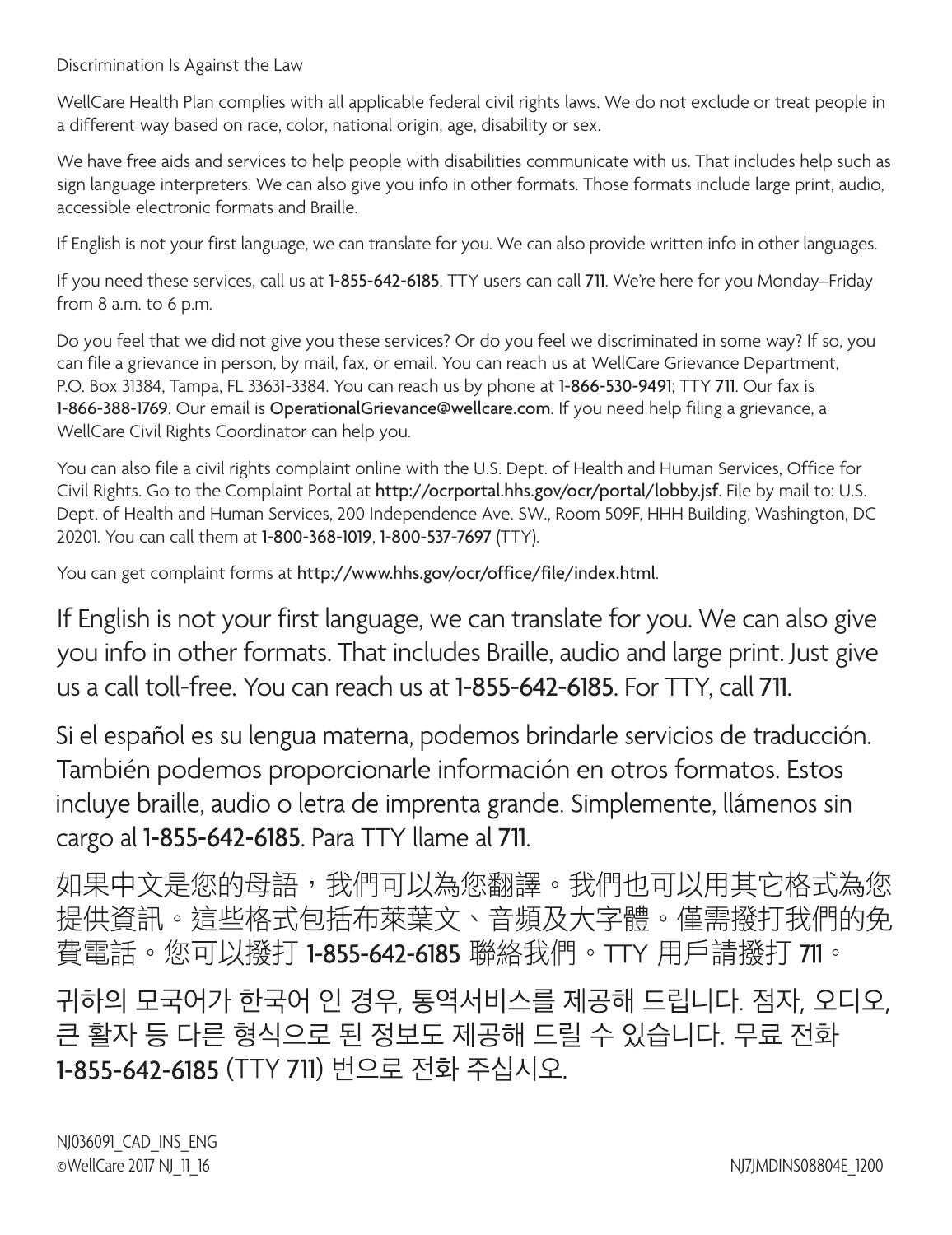Se o Português for a sua língua materna, nós podemos traduzir para si. Também lhe podemos fornecer as informações noutros formatos, tais como Braille, áudio e impressão grande. Estes serviços são gratuitos. Entre em contacto connosco através da linha de atendimento gratuita 1-855-642-6185  $(TTY: 711).$ 

જો ગુજરાતી તમારી પુરથમ ભાષા હોય, તો અમે તમારા માટે ભાષાંતર કરી શકીશું. અનુય સુવરૂપોમાં પણ અમે તમને માહતીિ આપી શકીશું. તેમાં બુરેઇલ, ઓડયોિ અને મોટી પુરનિ્ટનો સમાવેેશ થાય છે. માત્૨ અમે ટોલ ફરપિર કોલ કરો. 1-855-642-6185 પર તમે અમારો સંપર્ક કરી શકશો. TTY માટે અહીં કોલ કરો 711.

Jeżeli Państwa językiem ojczystym jest język polski, możemy to przetłumaczyć. Możemy również przekazać informacje w innych formatach. Obejmuje to alfabet Braille'a, audio i dużą czcionkę. Wystarczy zadzwonić do nas pod bezpłatny numer. Jesteśmy dostępni pod numerem telefonu 1-855-642-6185. Osoby niedosłyszące mogą zadzwonić pod numer TTY: 711.

Se l'italiano è la Sua lingua madre, possiamo tradurre per Lei. Possiamo anche fornirle gratuitamente le informazioni in altri formati, tra cui stampa a caratteri grandi, Braille o audio. Può chiamarci al numero verde 1-855-642-6185 e al numero TTY 711.

إذا كانت لغتك الاصلية هي اللغة العربية، فنحن بأستطاعنا الترجمة لك. وعكننا أيضاً إعطائكم المعلومات في اشكال اخرى مثل طريقة البرايل للمكفوفين والصوت والمطبوعات ذات الحجم الكبير. هذه الخدمات تقدم مجاناً وبدون مقابل. فقط قم بالاتصال على رقم التلفون المجاني: 856-642-655-1 أو (TT Y 711).

Kung hindi ka nagsasalita ng Tagalog, maaari kang gumamit ng mga serbisyo ng tulong sa wika. Kasama dito ang Braille, audio at malalaking letra. Tumawag ng libre sa 1-855-642-6185 (TTY 711).

Если русский Ваш основной родной язык, мы можем перевести для Вас. Мы также можем предоставить информацию в других форматах, например, на шрифте Брайля, записанную на аудионосителях и распечатанную крупным шрифтом. Просто позвоните нам по бесплатному номеру 1-855-642-6185 (ТТҮ 711).